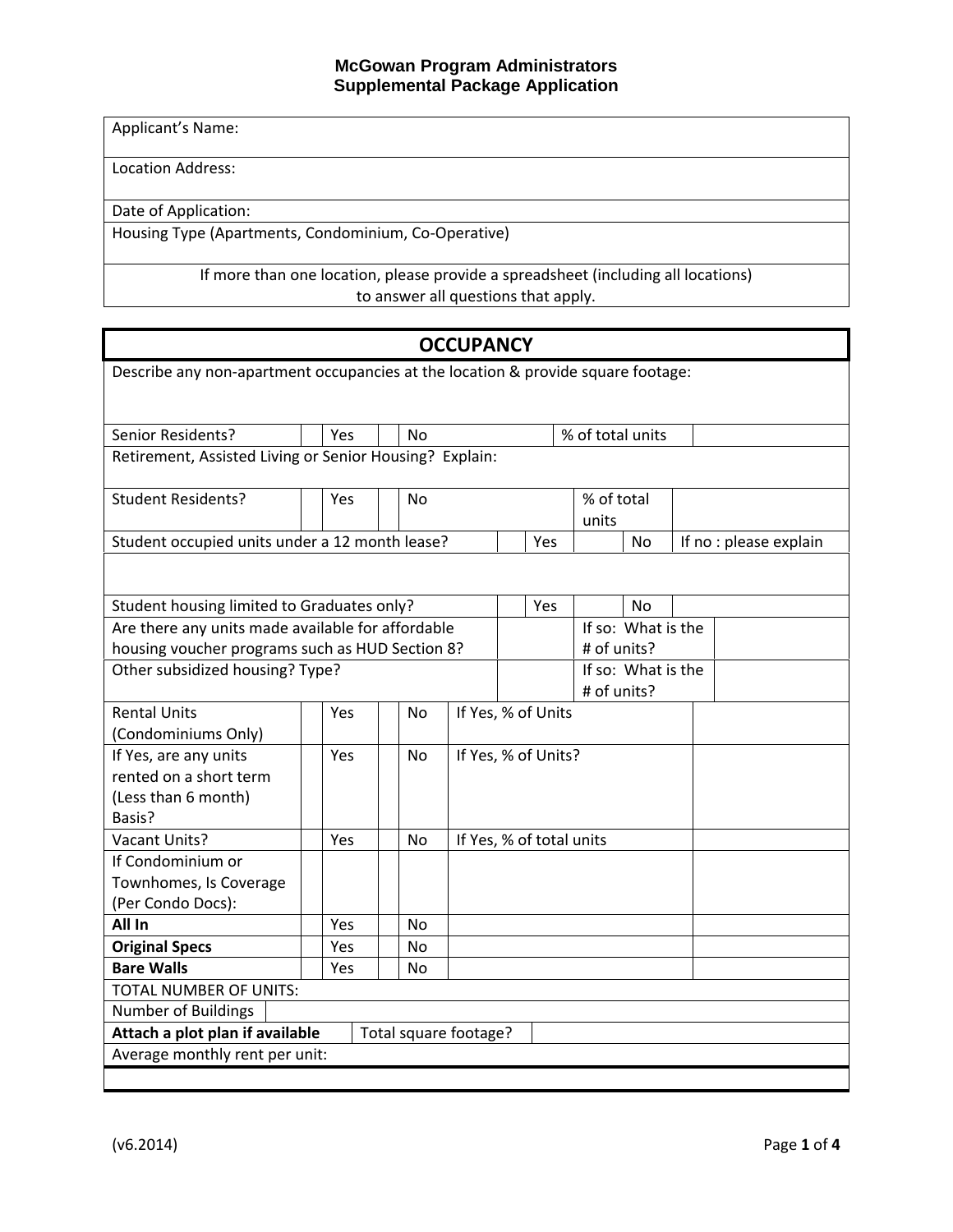| <b>BUILDING SYSTEMS</b>                                                                         |                               |                                                      |                |                        |                         |     |    |  |
|-------------------------------------------------------------------------------------------------|-------------------------------|------------------------------------------------------|----------------|------------------------|-------------------------|-----|----|--|
| If building is over 20 years, indicate the date of most recent modernization of the following:  |                               |                                                      |                |                        |                         |     |    |  |
| <b>HEATING</b>                                                                                  | PLUMBING                      |                                                      |                |                        |                         |     |    |  |
| <b>WIRING</b>                                                                                   |                               |                                                      | <b>ROOFING</b> |                        |                         |     |    |  |
| Details of upgrades or maintenance:                                                             |                               |                                                      |                |                        |                         |     |    |  |
|                                                                                                 |                               |                                                      |                |                        |                         |     |    |  |
| Is there any EIFS / Synthetic Stucco                                                            |                               | Yes                                                  |                | No                     |                         |     |    |  |
| Siding?                                                                                         |                               |                                                      |                |                        |                         |     |    |  |
| Are circuit breakers used throughout?                                                           |                               | Yes                                                  |                | No                     |                         |     |    |  |
| Are any breakers Federal Pacific Stab Lok                                                       |                               | Yes                                                  |                | <b>No</b>              |                         |     |    |  |
| Type?                                                                                           |                               |                                                      |                |                        |                         |     |    |  |
| Any Knob & Tube Wiring still in use?                                                            |                               | Yes                                                  |                | No                     |                         |     |    |  |
| Are Fuse Systems still in use?                                                                  |                               | Yes                                                  |                | No                     |                         |     |    |  |
| If yes, describe location and extent of Fuses in use:                                           |                               |                                                      |                |                        |                         |     |    |  |
|                                                                                                 |                               |                                                      |                |                        |                         |     |    |  |
| Type of Wiring:                                                                                 |                               |                                                      |                |                        |                         |     |    |  |
| If Aluminum, is it repaired with cop alum crimp connectors?                                     |                               |                                                      |                |                        | Yes<br>No               |     |    |  |
| Is Polybutelene Piping used?                                                                    |                               | Yes                                                  | <b>No</b>      |                        |                         |     |    |  |
| If Yes, describe plans to replace:                                                              |                               |                                                      |                |                        |                         |     |    |  |
|                                                                                                 |                               |                                                      |                |                        |                         |     |    |  |
| <b>Roof Type:</b>                                                                               |                               |                                                      |                |                        |                         |     |    |  |
| Asphalt / Composition Shingles or Rolled Asphalt ____% Dimensional Architectural Shingles ____% |                               |                                                      |                |                        |                         |     |    |  |
| Wood Shake / Shingle ____% Concrete or Clay Tile ____% Flat Tar & Gravel ____%                  |                               |                                                      |                |                        |                         |     |    |  |
| Flat Membrane<br>%                                                                              |                               |                                                      |                |                        |                         |     |    |  |
| Sprinkler System                                                                                | % of area<br><b>No</b><br>Yes |                                                      |                |                        |                         |     |    |  |
| Sprinkler System in attic?                                                                      |                               | Yes<br><b>No</b>                                     |                |                        |                         |     |    |  |
| <b>Fire Alarms</b><br>Yes<br><b>No</b>                                                          |                               | Local                                                |                | <b>Central Station</b> |                         |     |    |  |
| Are there firewalls in any building that extend to the roof or past the roof and that           |                               |                                                      |                |                        |                         | Yes | No |  |
| are uncompromised or with self-closing fire rated doors?                                        |                               |                                                      |                |                        |                         |     |    |  |
| Firewall extends beyond the roof                                                                |                               | How many inches high is the extension?<br>Yes<br>No. |                |                        |                         |     |    |  |
| (parapet)                                                                                       |                               |                                                      |                |                        |                         |     |    |  |
| Fire wall number per building:                                                                  |                               |                                                      |                |                        |                         |     |    |  |
| Enclosed stairwells?                                                                            |                               |                                                      |                | Yes                    | No                      |     |    |  |
| Automatic closing fire doors?                                                                   |                               |                                                      | Yes            | No                     |                         |     |    |  |
| <b>LIFE SAFETY</b>                                                                              |                               |                                                      |                |                        |                         |     |    |  |
| Security bars on the windows?                                                                   |                               |                                                      |                |                        | Yes                     | No  |    |  |
| Security bars quick release type?                                                               |                               |                                                      |                | Yes                    | No                      |     |    |  |
| Balcony rail spacing and/or staircase exceed 4 inches?                                          |                               |                                                      |                |                        | Yes                     | No  |    |  |
| Converted buildings - buildings originally built for the purpose other than                     |                               |                                                      |                |                        |                         | Yes | No |  |
| habitational use? Describe:                                                                     |                               |                                                      |                |                        |                         |     |    |  |
| Locks re-keyed for new occupants?                                                               |                               |                                                      |                |                        |                         | Yes | No |  |
| Dead-bolt locks for each unit?                                                                  |                               |                                                      |                |                        | Yes                     | No  |    |  |
| Security Guard on premises?                                                                     |                               | Yes                                                  | No             |                        | If yes, are they Armed? | Yes | No |  |
| Pool on the premises?                                                                           |                               | Yes                                                  | No             | If yes, how many?      |                         |     |    |  |
| Pool has a diving board or slide?                                                               |                               |                                                      |                |                        |                         |     | No |  |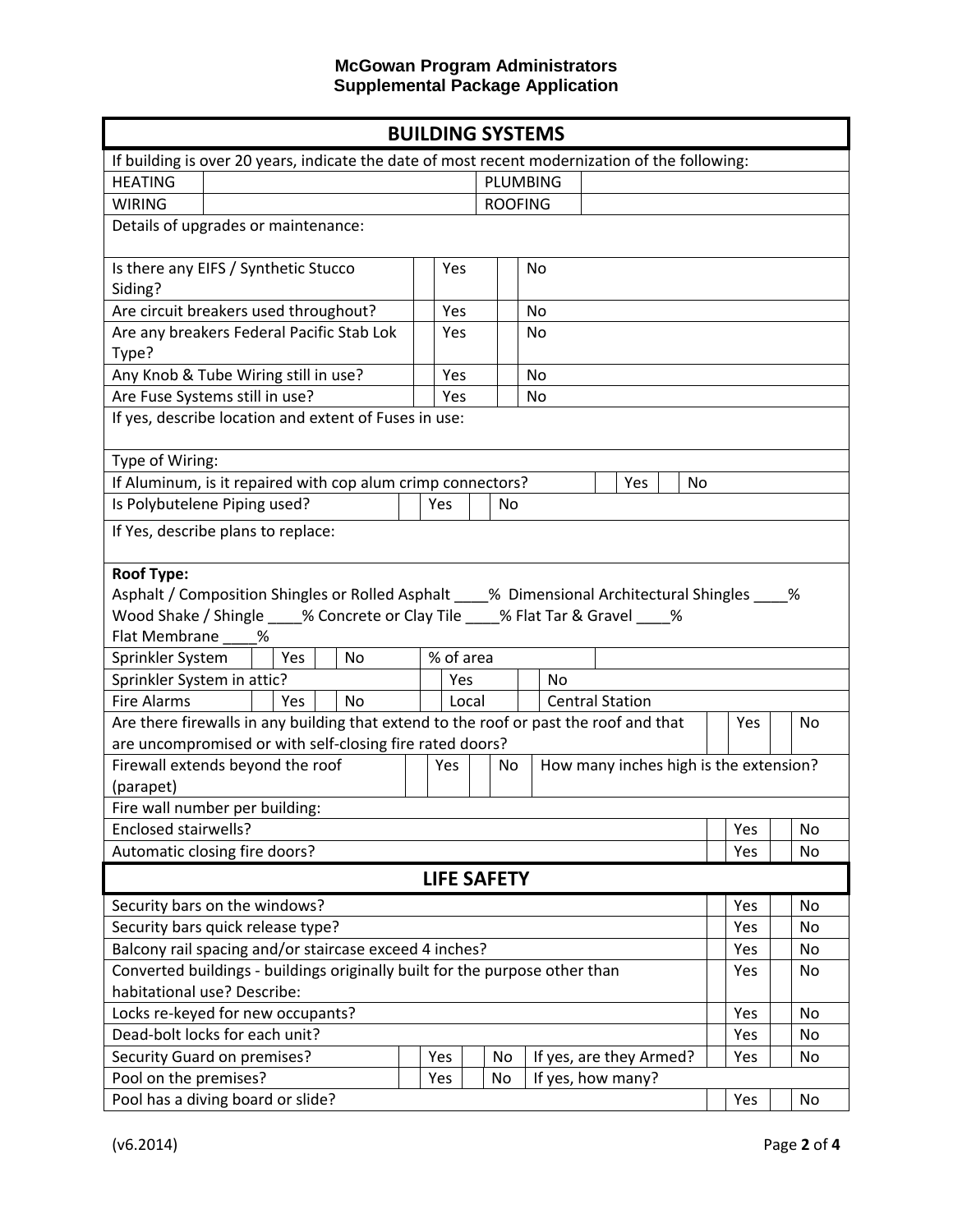| Poolside Lifesaving equipment present?                                                                          | Yes        | <b>No</b> |  |  |  |  |  |  |
|-----------------------------------------------------------------------------------------------------------------|------------|-----------|--|--|--|--|--|--|
| Pool fenced with self-closing gate/door?                                                                        | Yes        | No        |  |  |  |  |  |  |
| Pool depth clearly marked?                                                                                      | Yes        | No        |  |  |  |  |  |  |
| Pool area non-skid?                                                                                             | Yes        | No        |  |  |  |  |  |  |
| Playground at this location?                                                                                    | Yes        | No        |  |  |  |  |  |  |
| Playground covering material and depth:                                                                         |            |           |  |  |  |  |  |  |
| Ponds, lakes or streams located on or near the location?                                                        | Yes        | <b>No</b> |  |  |  |  |  |  |
| Marina or other recreational activities or equipment provided?                                                  |            |           |  |  |  |  |  |  |
| Pond/lake public use and access?                                                                                |            |           |  |  |  |  |  |  |
| Pond fence around the perimeter?                                                                                |            |           |  |  |  |  |  |  |
| Smoke detectors in each unit and common areas?                                                                  | Yes        | No        |  |  |  |  |  |  |
| Smoke detectors hard-wired?                                                                                     | Yes        | No        |  |  |  |  |  |  |
| Smoke detectors battery operated?                                                                               | Yes        | No        |  |  |  |  |  |  |
| Emergency Lighting?                                                                                             | Yes        | No        |  |  |  |  |  |  |
| Fire Extinguishers?                                                                                             | Yes        | No        |  |  |  |  |  |  |
| Pull Stations in Hallways?                                                                                      | Yes        | No        |  |  |  |  |  |  |
| Carbon Monoxide Detectors in Units?                                                                             | Yes        | No        |  |  |  |  |  |  |
| Grill policy in place and enforced for both charcoal and/or gas grills? If yes, describe                        | Yes        | No        |  |  |  |  |  |  |
| rule:                                                                                                           |            |           |  |  |  |  |  |  |
| Wood burning stoves used on the premises?                                                                       | Yes        | <b>No</b> |  |  |  |  |  |  |
| Fireplaces in any of the living units?                                                                          | Yes        | No        |  |  |  |  |  |  |
| Inspection program for each and every fireplace on the premises?                                                | Yes        | No        |  |  |  |  |  |  |
| If yes, describe:                                                                                               |            |           |  |  |  |  |  |  |
|                                                                                                                 | Yes        | No        |  |  |  |  |  |  |
| <b>BUILDINGS OVER 4 STORIES</b>                                                                                 |            |           |  |  |  |  |  |  |
| Are there two (2) means of egress from each floor?                                                              | Yes        | No        |  |  |  |  |  |  |
| Are all exit doors unlocked and unobstructed?                                                                   |            | No        |  |  |  |  |  |  |
|                                                                                                                 | Yes        |           |  |  |  |  |  |  |
| Do all stairwells contain self-closing fire doors?                                                              | Yes        | No        |  |  |  |  |  |  |
| Are there standpipes in the stairwells?                                                                         | Yes        | No        |  |  |  |  |  |  |
| Do the stairwells contain emergency lighting?                                                                   | Yes        | No        |  |  |  |  |  |  |
| Is there an emergency evacuation plan and diagram posted on every floor?                                        | Yes        | No        |  |  |  |  |  |  |
| Is there a pull down fire alarm mechanism on every floor?                                                       | Yes        | No        |  |  |  |  |  |  |
| Are there more than 25% of the tenants that live above the $4th$ floor age 65 or over?                          | Yes        | No        |  |  |  |  |  |  |
| <b>Hired &amp; Non-Owned Auto</b>                                                                               |            |           |  |  |  |  |  |  |
|                                                                                                                 | Yes        | No        |  |  |  |  |  |  |
| Does insured have any owned autos?                                                                              |            |           |  |  |  |  |  |  |
| Does insured carry a commercial auto policy for any reason?                                                     | Yes        | No        |  |  |  |  |  |  |
| Do any employed maintenance staff drive their own vehicles between job sites?                                   | Yes        | No        |  |  |  |  |  |  |
| <b>OTHER</b>                                                                                                    | Yes        | No        |  |  |  |  |  |  |
| Water damage incidents in the past? If yes, describe cause and solution.                                        |            |           |  |  |  |  |  |  |
| Are there any other locations owned by the named insured that is not on the                                     |            |           |  |  |  |  |  |  |
| application for coverage?                                                                                       | Yes        | No        |  |  |  |  |  |  |
| Are all locations under common ownership/management?<br>Are there any businesses owned/operated by the insured? | Yes<br>Yes | No<br>No  |  |  |  |  |  |  |